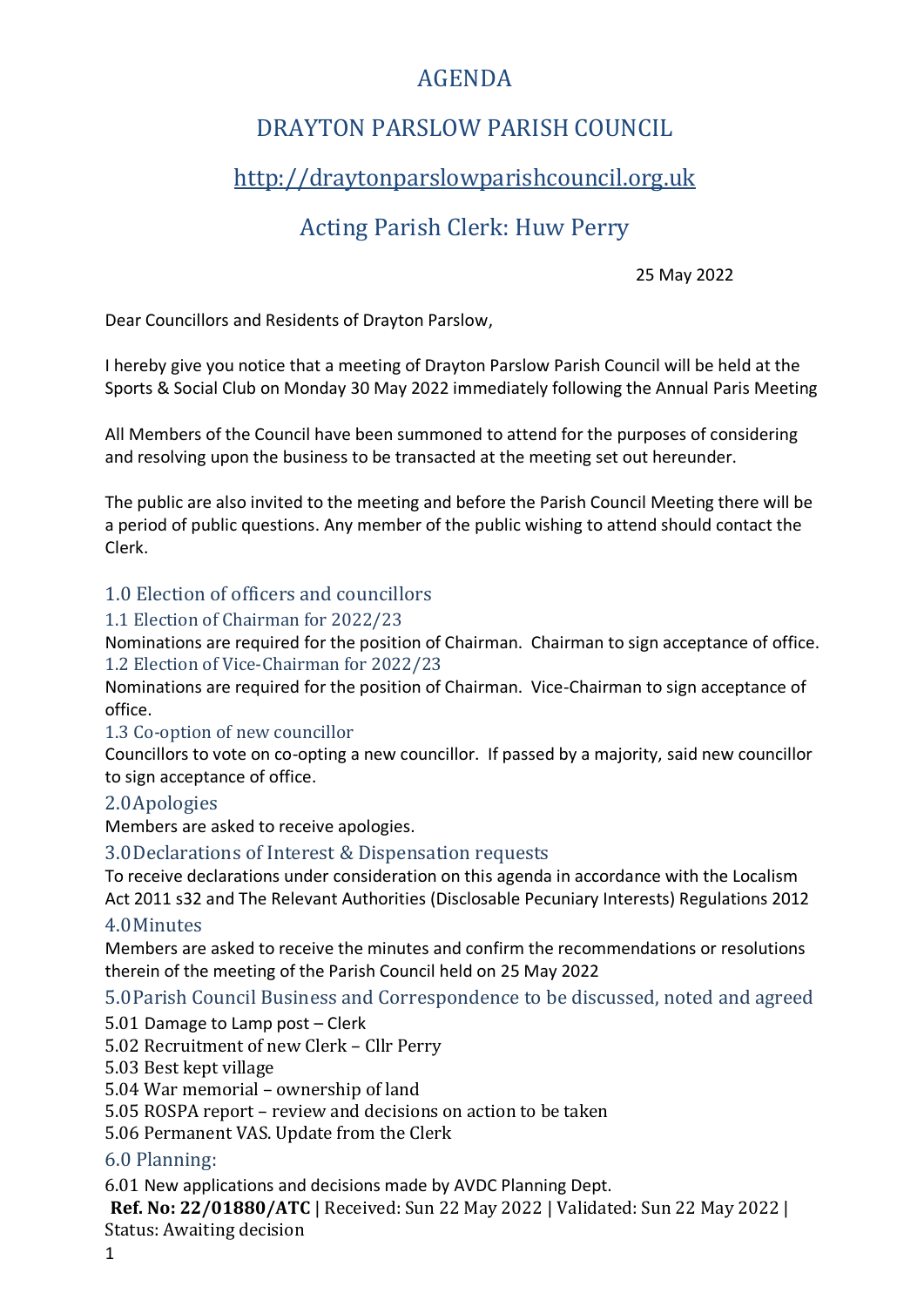Birch tree located in the back garden to remove to ground level as it is dead, only has very little sign of life. 46 Main Road Drayton Parslow Buckinghamshire MK17 0JS

**Ref. No: 22/01657/APP** | Received: Thu 05 May 2022 | Validated: Thu 05 May 2022 | Status: Awaiting decision. Householder application for first floor side and front extensions and front porch extension . Hillings 13 Church End Drayton Parslow Buckinghamshire **MK170II** 

**Ref. No: 22/01377/APP** | Received: Wed 13 Apr 2022 | Validated: Mon 09 May 2022 | Status: Awaiting decision Decisions: Erection of steel frame building Open for comment Ridge Farm Main Road Drayton Parslow Buckinghamshire MK17 0LJ

**Ref. No: 19/B0950/DIS** | Received: Mon 14 Mar 2022 | Validated: Mon 14 Mar 2022 | Status: Does not satisfy requirements Submission of details pursuant to Condition 9 (details of foul and surface water drainage) relating to Planning Permission 19/00950/APP. Land At Chapel Lane Drayton Parslow Buckinghamshire

**Ref. No: 22/00100/APP** | Received: Wed 12 Jan 2022 | Validated: Fri 14 Jan 2022 | Status: Withdrawn/Not Proceeded With. Demolition of pumping station and erection of dwelling Pumping Station Main Road Drayton Parslow Buckinghamshire

**20/03548/APP** (Two storey side extension with ancillary accommodation)

Ref. No: 21/04095/APP | Received: Tue 19 Oct 2021 | Validated: Tue 19 Oct 2021 | Status: Approved Variation of conditions 2 (Approved drawings) attached to planning permission Replace drawing number TD309/PL/010-Rev-A with TD309/PL/010-Rev-C to facilitate changes to parking and garage. 16 New Road Drayton Parslow Buckinghamshire MK17  $0$ IH

**Ref. No: 19/A0950/DIS** | Received: Fri 08 Oct 2021 | Validated: Fri 08 Oct 2021 | Status: Partly Satisfies. Submission of details pursuant to Condition 3 (Materials) 4 and 6 (Landscape plan) 5 (Tree Protection Plan) 10 (Ecology Survey) 13 (Construction Traffic Management Plan) relating to Planning Permission 19/00950/APP Land At Chapel Lane Drayton Parslow Buckinghamshire

6.02 Other Planning matters

6.03 Neighbourhood Plan - Cllr Bruce

7.0 Recreation Field/Play Area

7.01 Mower Servicing – Clerk

7.02 maintenance work on MUGA carpet.

8.0 Buckinghamshire Council

No updates

9.0 Highways, Footpaths & Footways, Streetlighting, Devolved Services

9.01 Additional kerbing funding

9.02 Traffic Measures and speed limit review

## 10.0 Finance

## 10.01 Account Balances:

The balances for the Lloyds Bank accounts are as follows:

| <b>Treasurers Account</b>           | £ 23,450.65 (as of 30 April 2022) |
|-------------------------------------|-----------------------------------|
| <b>BIA Account</b>                  | £91,817.35 (as of 30 April 2022)  |
| <b>Poor Land Treasurers Account</b> | £931.25 (as of 30 April 2022)     |
| Poor Land Call Account              | £ 6,715.89 (as of 30 April 2022)  |

## 10.02 Payments:

March 2022

| D/debit | ВT | Telephone & Broadband | £221.98     |
|---------|----|-----------------------|-------------|
|         |    | 1/3/22-31/5/22        | $(184.98 +$ |
|         |    |                       | 37.00)      |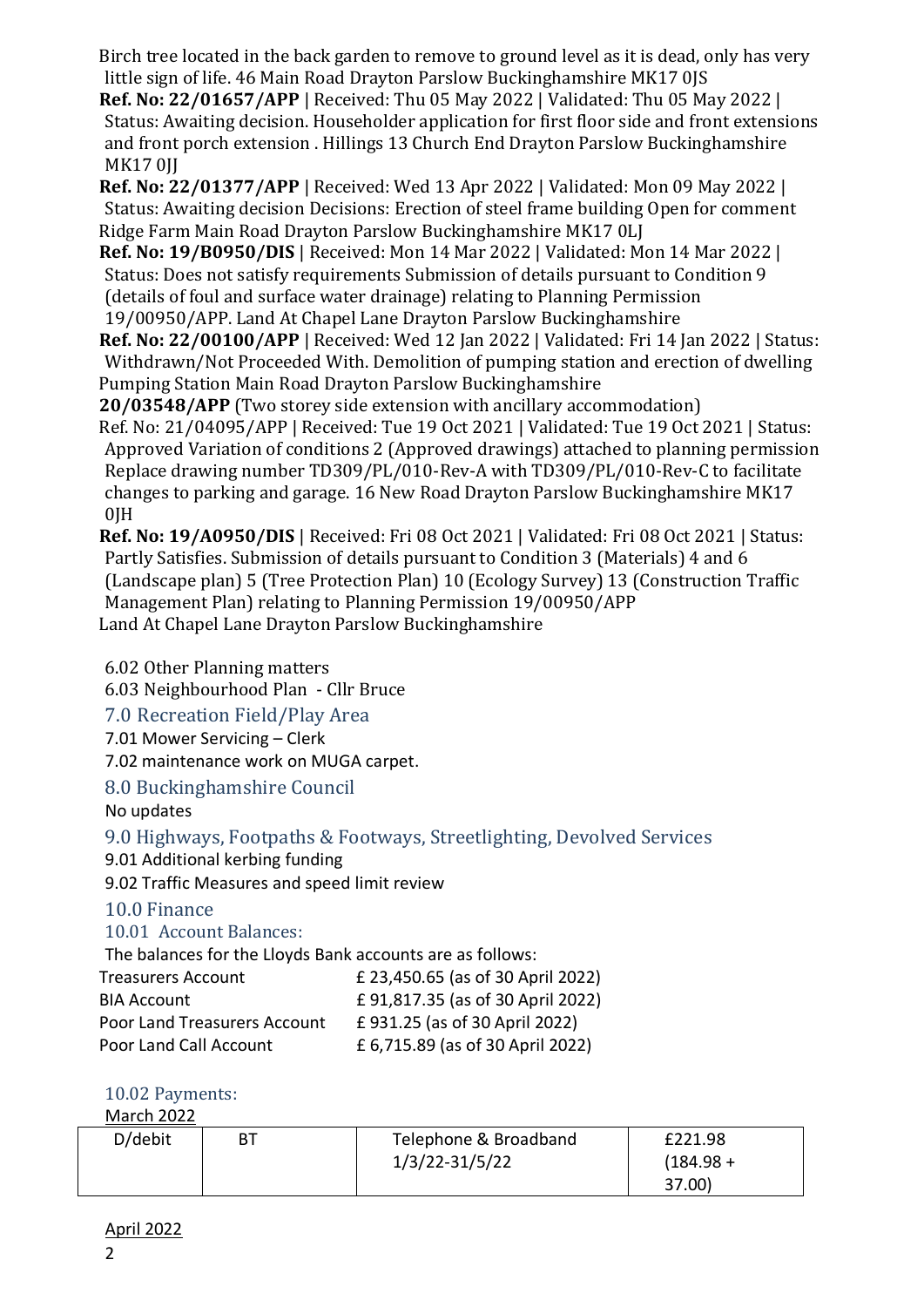| 1074 | Boden & | War Memorial Cleaning | £1170.00 |
|------|---------|-----------------------|----------|
|      | Ward    | (no VAT)              |          |

| May 2022 |                    |                          |               |
|----------|--------------------|--------------------------|---------------|
| 1075     | A. Burden          | Play area mowing         | £65.00        |
| 1076     | D. Perry           | Printer ink              | £62.26 (51.88 |
|          |                    |                          | $+10.38$      |
| 1077     | Willowbridge       | <b>Tractor fuel</b>      | £40.01 (38.10 |
|          | Marina             |                          | $+1.91$       |
| 1078     | C. Taylor          | Village plan photocopies | £36.90        |
| 1079     | <b>SEA</b>         | April mowing & insurance | £422.78       |
| 1080     | Stephen B          | Rewritten cheque 1058    | £511.00       |
|          | Wiley              |                          |               |
|          | Entertainments     |                          |               |
| 1081     | <b>Glasdon UK</b>  | <b>Black bin bags</b>    | £81.42 (67.85 |
|          |                    |                          | $+13.57$      |
| 1082     | <b>B.</b> Fludgate | Internal audit           | £50.00        |
| 1083     | Playsafety Ltd     | Play area & outdoor gym  | £193.20       |
|          |                    | inspection               | $(161.00 +$   |
|          |                    |                          | 32.20)        |
| 1084     | EllieVisionAV      | Outdoor LED screens for  | £2,100.00     |
|          |                    | Jubilee                  | $(1,750.00 +$ |
|          |                    |                          | 350.00)       |
| 1085     | Replay             | MUGA rejuvenation and    | £8,268.00     |
|          | Maintenance        | removal of spoils        | $(6,890.00 +$ |
|          | Ltd                |                          | 1,378.00)     |
| 1086     | George Browns      | Strimmer service         | £90.00 (75.00 |
|          | Ltd                |                          | $+ 15.00$     |
| 1087     | George Browns      | Sit-on-mower service     | £1,443.34     |
|          | Ltd                |                          | $(1,202.77 +$ |
|          |                    |                          | 240.57)       |
| 1088     | George Browns      | Leaf blower service      | £235.00       |
|          | Ltd                |                          | $(195.83 +$   |
|          |                    |                          | 39.17)        |
| 1089     | Gallagher          | Insurance policy renewal | £1,286.04     |
|          | insurance          |                          |               |
| 1090     | H. Perry           | Clerk + RFO salary; WHA  | £320.90       |
| 1091     | <b>HMRC</b>        | May PAYE                 | £43.00        |
| D/debit  | NPower             | MPAN1 (1/4/22-30/4/22)   | £261.79       |
|          |                    |                          | $(218.16 +$   |
|          |                    |                          | 43.63)        |
| D/debit  | NPower             | MPAN2 (1/4/22-30/4/22)   | £11.84 (11.24 |
|          |                    |                          | $+0.60$ )     |
| D/debit  | Wave               | Allotment water (3/2/22- | £23.13        |
|          |                    | 2/5/22                   |               |

### 10.03 Income

Interest: £0.88 Allotments/rent: £0.00 Precept: £17,875.00 Devolved services payment: £1,492.19